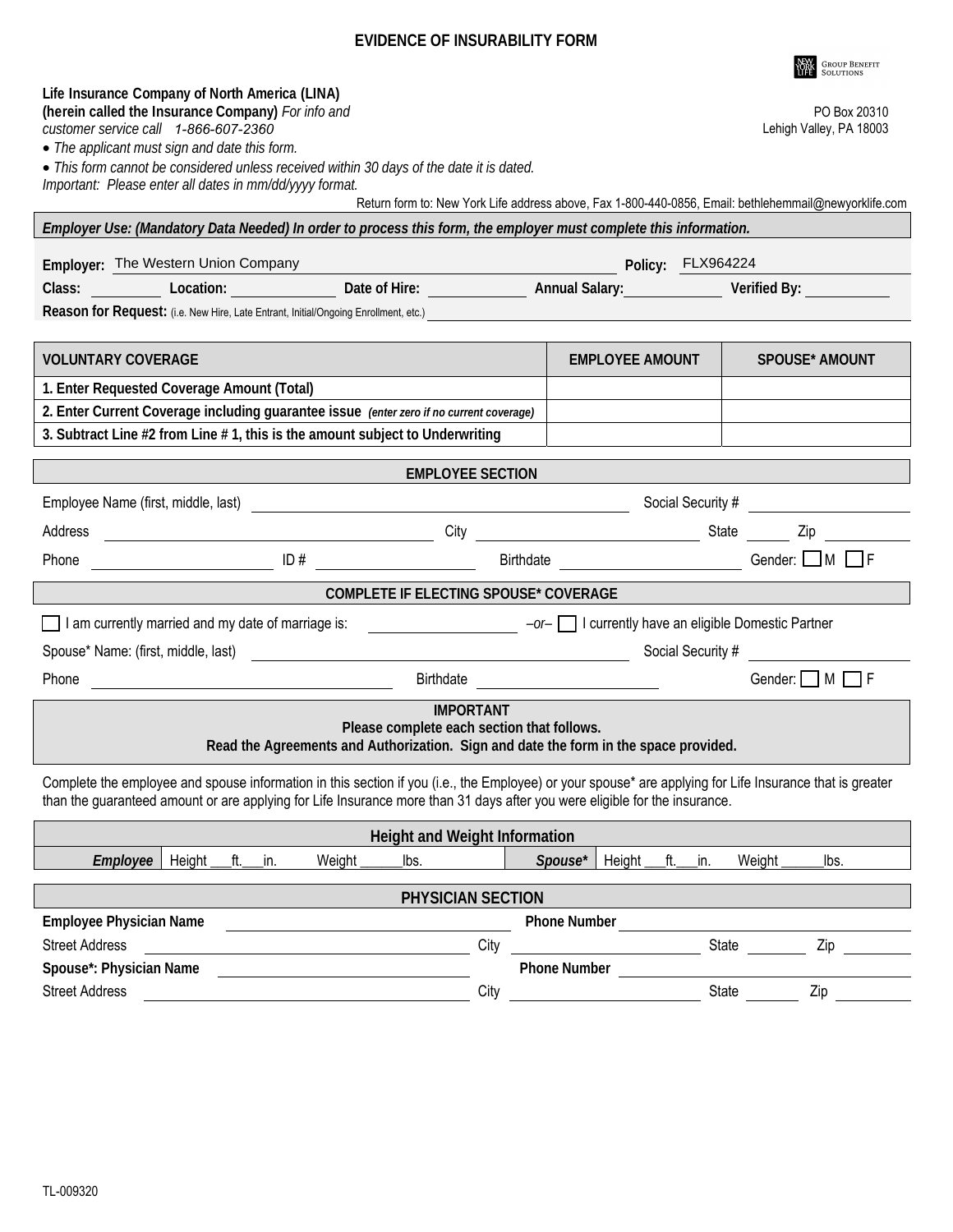Name Social Security #\_\_\_\_\_\_\_\_\_\_\_\_\_\_\_\_\_\_\_\_\_\_\_\_\_\_\_\_\_\_\_\_\_\_\_\_\_\_\_\_\_

|                                            | Section A: Please indicate your answers for each question in this section by checking the Yes or No box for the question.                                                                                                                           |                          |          |                             |         |  |  |  |
|--------------------------------------------|-----------------------------------------------------------------------------------------------------------------------------------------------------------------------------------------------------------------------------------------------------|--------------------------|----------|-----------------------------|---------|--|--|--|
| 1.                                         | Within the last 5 years has the proposed insured been diagnosed with any of the conditions, told by a medical<br>professional he/she has or may have any of the conditions, or been treated by a medical professional for any of the<br>conditions: |                          | Employee |                             | Spouse* |  |  |  |
|                                            |                                                                                                                                                                                                                                                     |                          | No.      | <b>Yes</b>                  | No      |  |  |  |
| А.                                         | High blood pressure, heart attack, chest pain or Angina, a heart murmur, poor circulation or any other condition affecting<br>the heart or circulatory system?                                                                                      | ❏                        |          | ×.                          |         |  |  |  |
| В.                                         | Diabetes, glandular condition, Hepatitis, or any condition affecting the esophagus, stomach, intestines, liver or pancreas?                                                                                                                         |                          |          |                             |         |  |  |  |
| C.                                         | Asthma, Chronic Bronchitis, Emphysema, or any other condition affecting the lungs or respiratory tract?                                                                                                                                             | $\overline{\phantom{a}}$ |          | ٦                           |         |  |  |  |
| D.                                         | Any condition affecting the kidneys, urinary tract, prostate gland or reproductive system?                                                                                                                                                          | ⊔                        |          | $\mathcal{L}_{\mathcal{A}}$ |         |  |  |  |
| Е.                                         | HIV infection, AIDS, or any other condition affecting the immune system or lymph nodes?                                                                                                                                                             | ❏                        |          | $\overline{\phantom{a}}$    |         |  |  |  |
| F.                                         | Stroke, Transient Ischemic Attack (TIA), Alzheimer's disease, paralysis, Epilepsy, fainting, seizures, headaches, or other<br>condition affecting the nervous system?                                                                               | ❏                        |          |                             |         |  |  |  |
| G.                                         | Anemia or any other condition affecting the blood, Lupus, Arthritis, deformity or loss of limb?                                                                                                                                                     |                          |          | ×.                          |         |  |  |  |
| Η.                                         | Anxiety, Depression, Bipolar Disorder, or any other mental disorder or condition?                                                                                                                                                                   | □                        |          | $\overline{\phantom{a}}$    |         |  |  |  |
|                                            | Cancer, Tumor, Leukemia, Hodgkin's Disease, Polyps or Mole?                                                                                                                                                                                         | H                        |          |                             |         |  |  |  |
| Alcohol or drug abuse or dependency?<br>J. |                                                                                                                                                                                                                                                     |                          |          |                             |         |  |  |  |

|    | SECTION B: Please indicate your answers for each question in this section by checking the Yes or No box for the question. |     |        |         |    |  |  |
|----|---------------------------------------------------------------------------------------------------------------------------|-----|--------|---------|----|--|--|
|    |                                                                                                                           |     |        | Spouse* |    |  |  |
|    | 1. Within the last 5 years has the proposed insured:                                                                      |     |        |         | No |  |  |
| А. | Had a Driving While Intoxicated (DWI), Driving Under the Influence (DUI) or Operating Under the Influence (OUI)           | ×.  |        |         |    |  |  |
|    | conviction?                                                                                                               |     |        |         |    |  |  |
| В. | Smoked cigarettes:                                                                                                        | ப   | ப      |         |    |  |  |
|    | For how many years has the proposed insured smoked?                                                                       |     |        |         |    |  |  |
|    | 2.<br>Approximately how many cigarettes are, or were, smoked on average per day?                                          |     |        |         |    |  |  |
|    | If cigarette smoking has been discontinued, when (month and year) did the proposed insured quit smoking?<br>3.            |     |        |         |    |  |  |
| C. | Used any controlled or illegal drug or other substance?                                                                   | a s | $\Box$ |         |    |  |  |
| D. | Been seen for, or been advised to have sought treatment for, observation and/or consultation for surgery, medical         |     |        |         |    |  |  |
|    | examination, and/or tests, such as blood, urine, X-rays, electrocardiograms, scans, biopsies, or any medical tests/exams  | a s | П      |         |    |  |  |
|    | not listed here or above, other than normal routine physical exams?                                                       |     |        |         |    |  |  |
| Е. | Used any medication prescribed by a physician or other medical practitioner, or used any form of alternative and          | □   | □      |         |    |  |  |
|    | complementary medical treatment or remedy, including herbs or acupuncture?                                                |     |        |         |    |  |  |
| F. | Been seen, sought treatment for, consulted, advised they had and/or received any medical advice from a health care        |     |        |         |    |  |  |
|    | practitioner for any disease, disorder and/or medical impairment not listed above?                                        |     |        |         |    |  |  |
|    | If you answered "Yes" to any questions above, please provide details in the table below.                                  |     |        |         |    |  |  |
|    |                                                                                                                           |     |        |         |    |  |  |

| Use the space below to explain "Yes" answers. If more space is needed, use a new page. Sign and date it. Attach it to this form. |  |               |                                    |                       |  |  |  |
|----------------------------------------------------------------------------------------------------------------------------------|--|---------------|------------------------------------|-----------------------|--|--|--|
| Name of Employee, Spouse*<br><b>Medical Condition</b>                                                                            |  | Date Occurred | <b>Duration/Treatment Received</b> | <b>Current Status</b> |  |  |  |
|                                                                                                                                  |  |               |                                    |                       |  |  |  |
|                                                                                                                                  |  |               |                                    |                       |  |  |  |
|                                                                                                                                  |  |               |                                    |                       |  |  |  |
|                                                                                                                                  |  |               |                                    |                       |  |  |  |
|                                                                                                                                  |  |               |                                    |                       |  |  |  |
|                                                                                                                                  |  |               |                                    |                       |  |  |  |
|                                                                                                                                  |  |               |                                    |                       |  |  |  |
|                                                                                                                                  |  |               |                                    |                       |  |  |  |